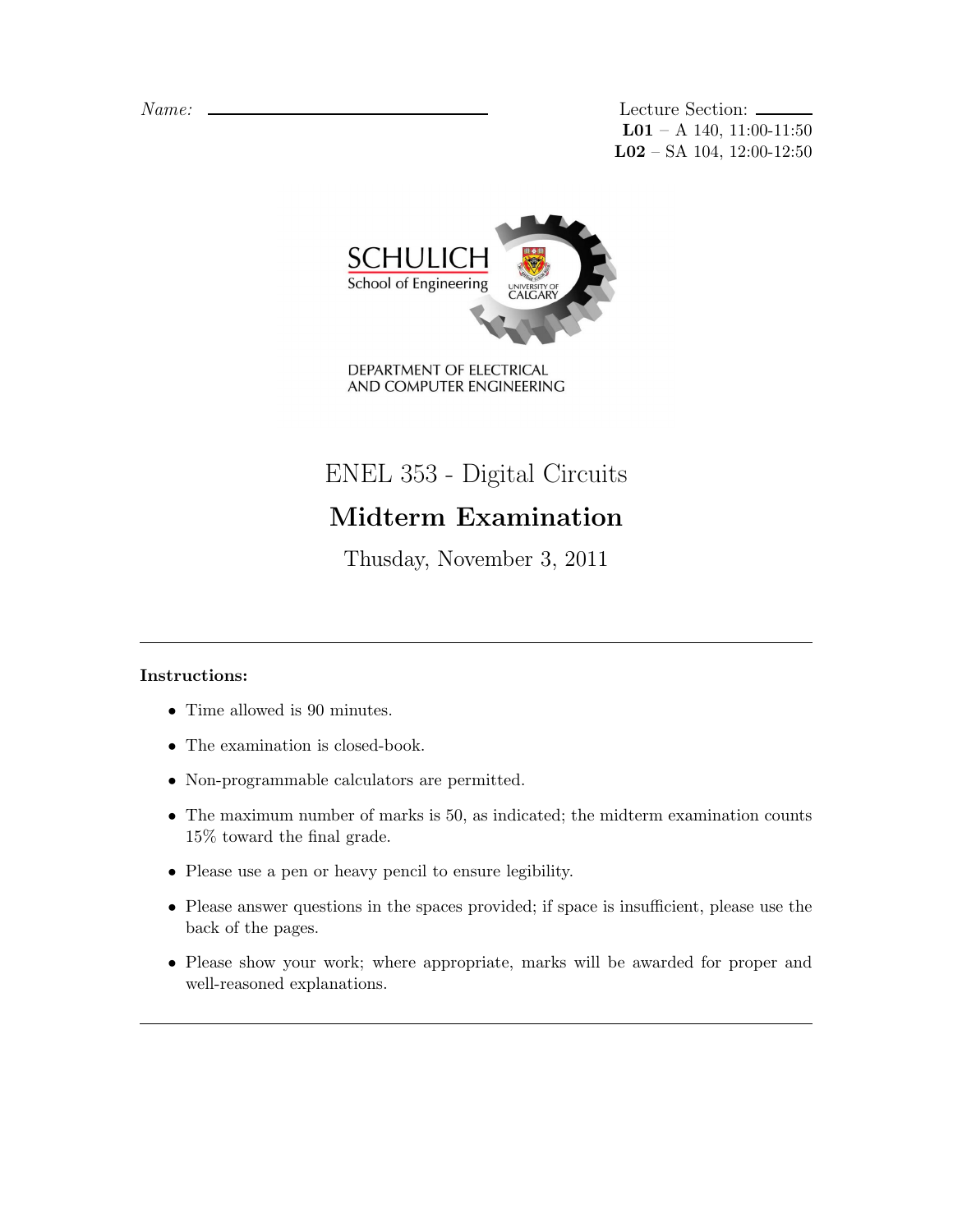UCID:

## 1. [12 marks total.]

(a) [6 marks.] Represent the numbers below using 7-bit 2's-complement format and perform the addition. Indicate in each case if an overflow occurs, and why. Convert your answer to signed decimal notation.

i.  $-64_{10} + 43_{10}$ 

ii.  $29_{10} + 43_{10}$ 

(b) [3 marks.] Let  $A = 110110_2$  and  $B = 001110_2$ . Each are 6-bit numbers in sign-magnitude format. Determine  $A + B$ , and give your answer in 6-bit signmagnitude format.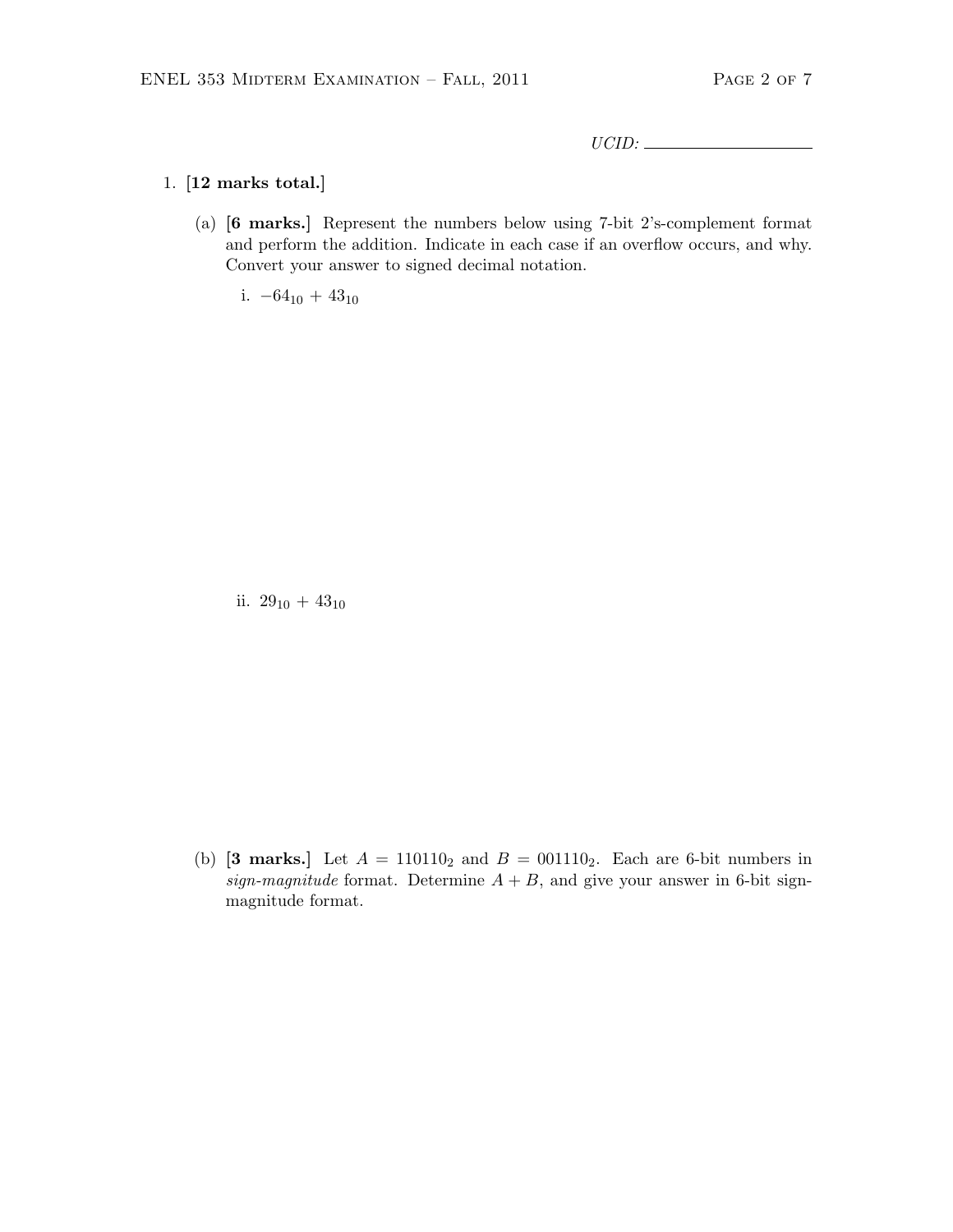(c)  $[3 \text{ marks.}]$  Convert the decimal numbers  $89_{10}$  and  $84_{10}$  into Binary-Coded Decimal (BCD) format and perform BCD addition.

2. [10 marks total.] Consider the two circuits below.



(a) [5 marks.] By *algebraic manipulation*, prove or disprove that  $f = g$  in the two circuits. (Do not use a truth table.)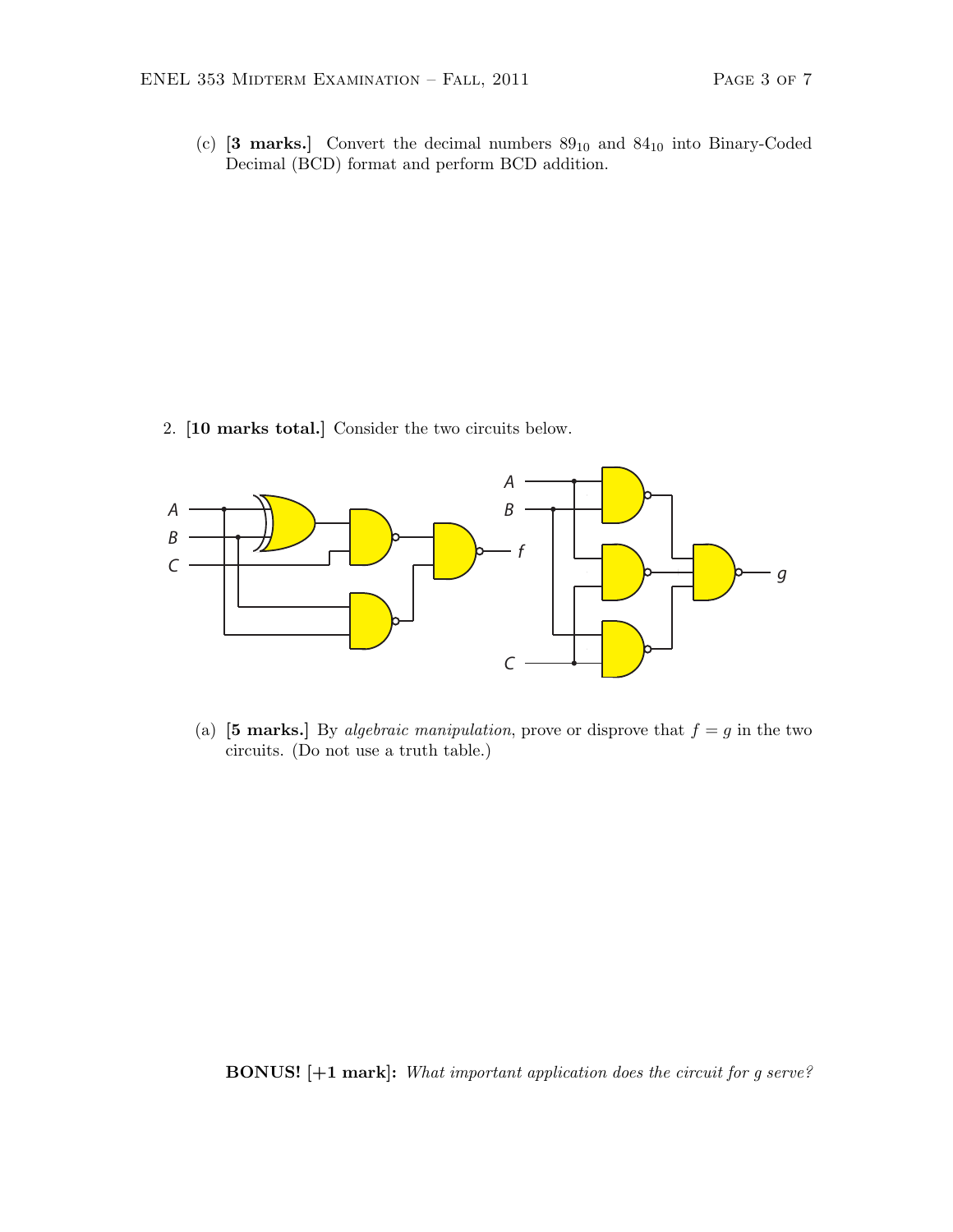(b) [5 marks.] Using any method you wish, sketch the simplest-possible circuit for g based only on NOR gates. For convenience, inverters are available, and NOR gates with any number of inputs may be used. Inputs are available in both complemented and uncomplemented form.

3.  $[20$  marks total.] Consider the function  $f$  given by

$$
f(a, b, c, d) = \sum m(4, 10, 11, 12, 14) + \sum d(1, 3, 5, 8, 9).
$$
 (1)

(a)  $[3 \text{ marks.}]$  Identically fill in the two empty K-maps below for f, and find two minimal POS expressions.

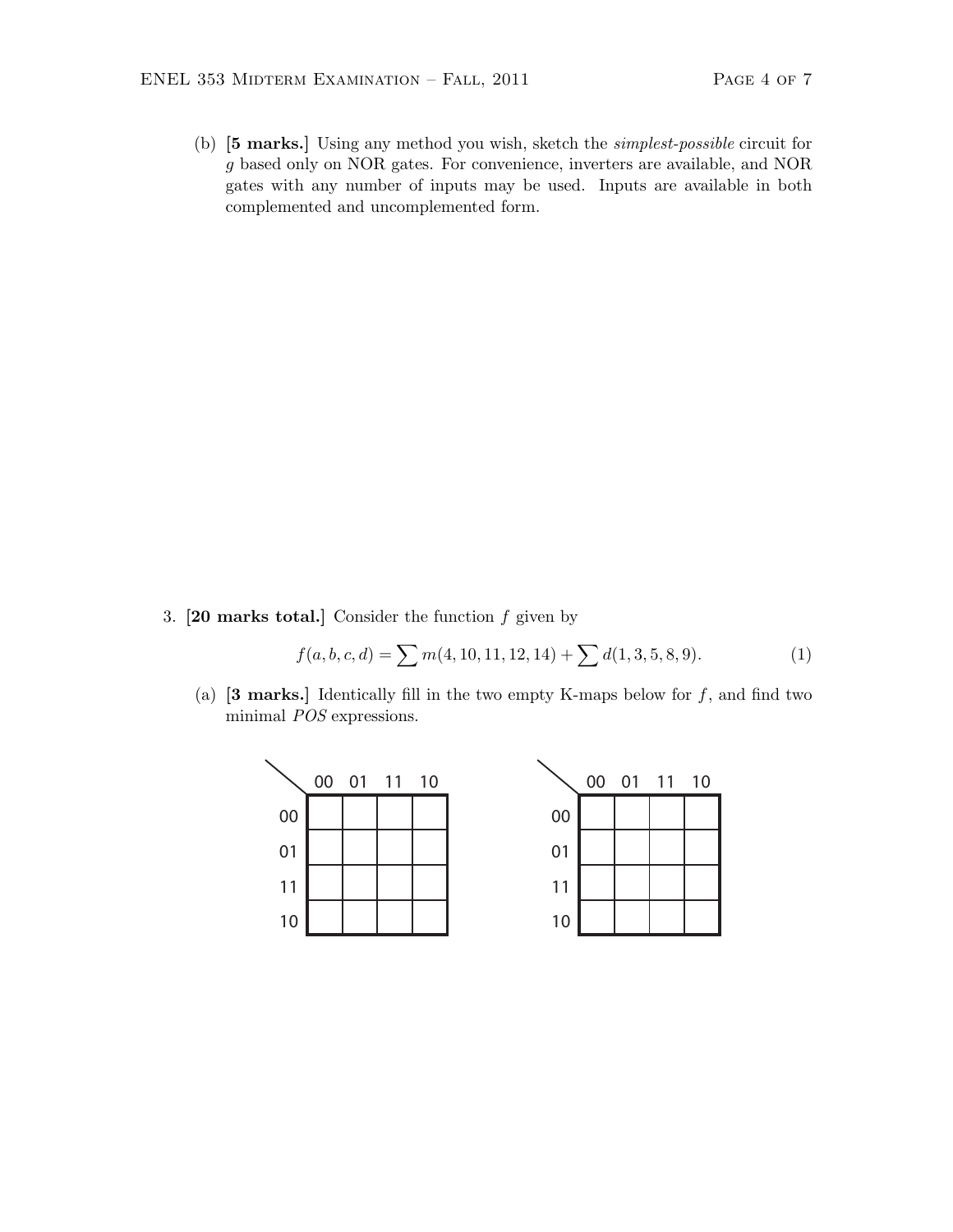(b)  $\begin{bmatrix} 5 \text{ marks.} \end{bmatrix}$  Now find four minimal SOP expressions for f using the empty K-maps below. (Please use the back of the pages if you need to draw more maps.)



(c) [5 marks.] Sketch a two-level AND-OR circuit based on any one of your four SOP expression in part (b), and then sketch the circuit using two-input NOR gates only. Inputs are available in both complemented and uncomplemented form, but you will need to create inverters using NAND gates if needed.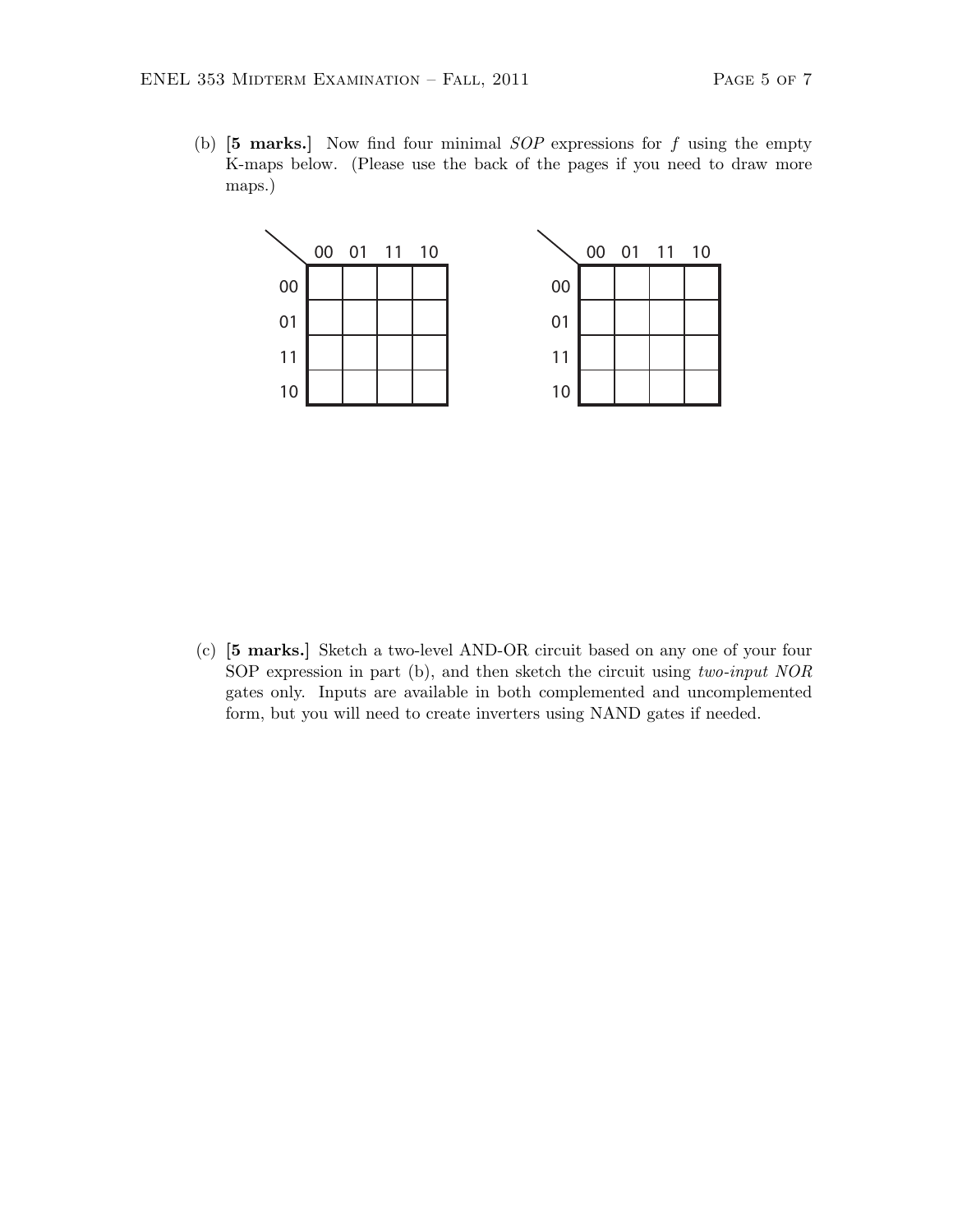(d) [4 marks.] Using generic 2-to-4 decoders of the type shown below, plus any other gates you may need, implement the function  $f'$  (i.e., the complement of equation (1)). The A input of the decoder is the MSB (Most-Significant Bit).



(e)  $\left[3 \text{ marks.}\right]$  Now, consider the function g given by

$$
g(a, b, c, d) = \sum m(0, 3, 8, 11) + \sum d(4, 7, 12, 15).
$$
 (2)

Try to implement this function with just one generic 2-to-4 decoder and any other gates you may need.